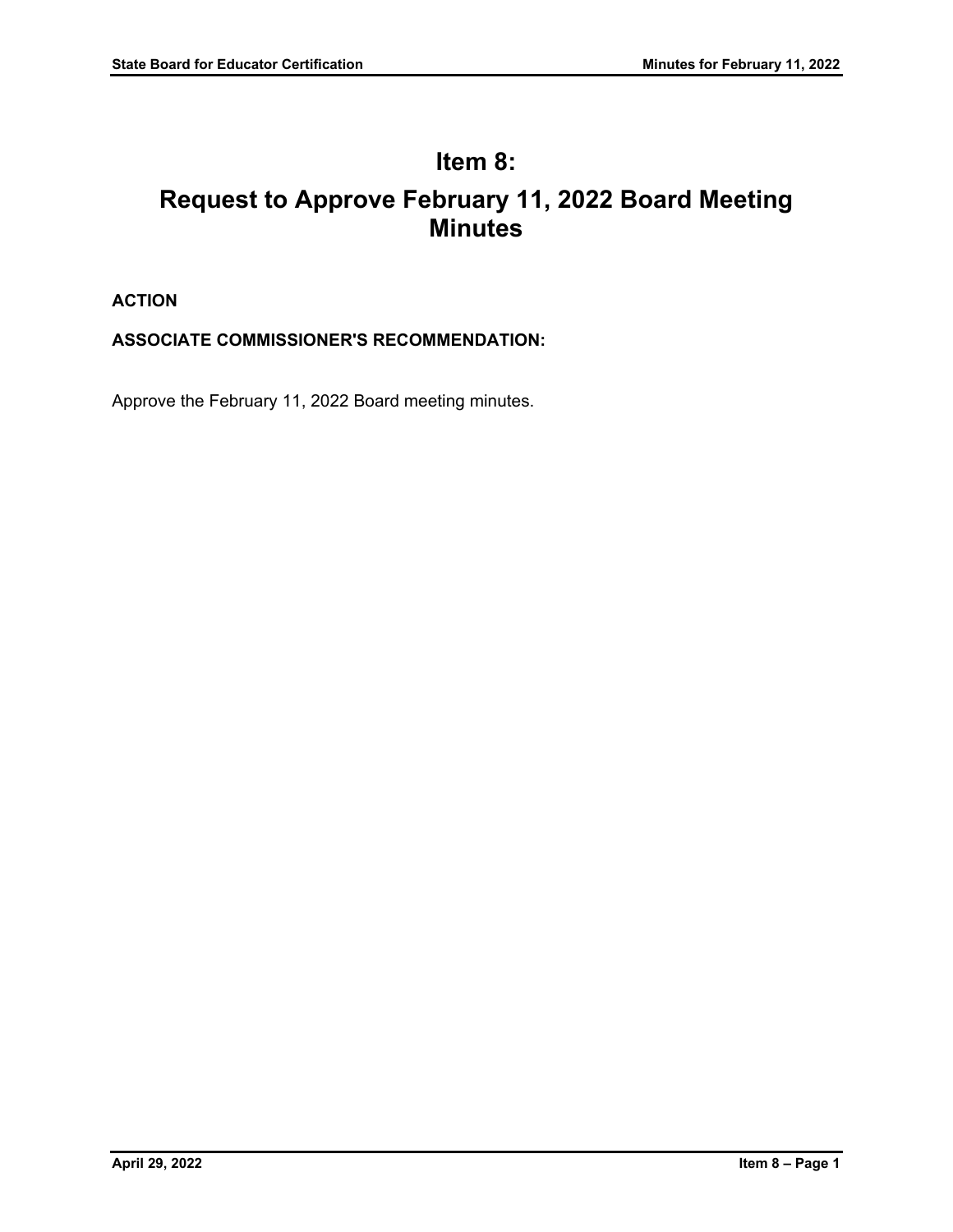# **STATE BOARD FOR EDUCATOR CERTIFICATION MEETING AGENDA**

 **FEBRUARY 11, 2022 AT 9:00 AM 1701 N. CONGRESS AVE. ROOM 1-104** 

**The Board will meet in open session and after determining the presence of a quorum, deliberate and possibly take formal action, including emergency action, on any of the following agenda items:** 

# **Moment of Silence**

# **Pledge of Allegiance**

# **1. Call to Order**

The State Board for Educator Certification (SBEC) convened its meeting at 9:01 AM on Friday, February 11, 2022.

Present: Dr. Robert Brescia, Mr. Tommy Coleman, Dr. Veronica Galvan, Ms. Bena Glasscock, Mr. Rex Gore, Ms. Julia Dvorak, Ms. Courtney MacDonald, Dr. John Kelly, Mr. Andrew Kim, Dr. Andrew Lofters, Ms. Kelvey Oeser, Dr. Alma Rodriguez, Ms. Jean Streepey, and Mr. Josue Tamarez Torres.

Absent: Ms. Melissa Isaacs.

# **2. Associate Commissioner's Comments Regarding the SBEC Agenda**

Associate Commissioner Garcia thanked the Board for their time and commitment and thanked staff for their diligent preparation leading up to the meeting.

# **3. Public Comment**

Public Testimony: Megan Guidry – Texas Counseling Association, Texas School Counselor Association

#### **CONSENT AGENDA**

Ms. Pogue presented this item to the Board. She explained the purpose and logistics of the consent agenda. The consent agenda took up agenda items 4-17 with no discussion.

# **4.** *Request to Approve December 10, 2021 Board Meeting Minutes*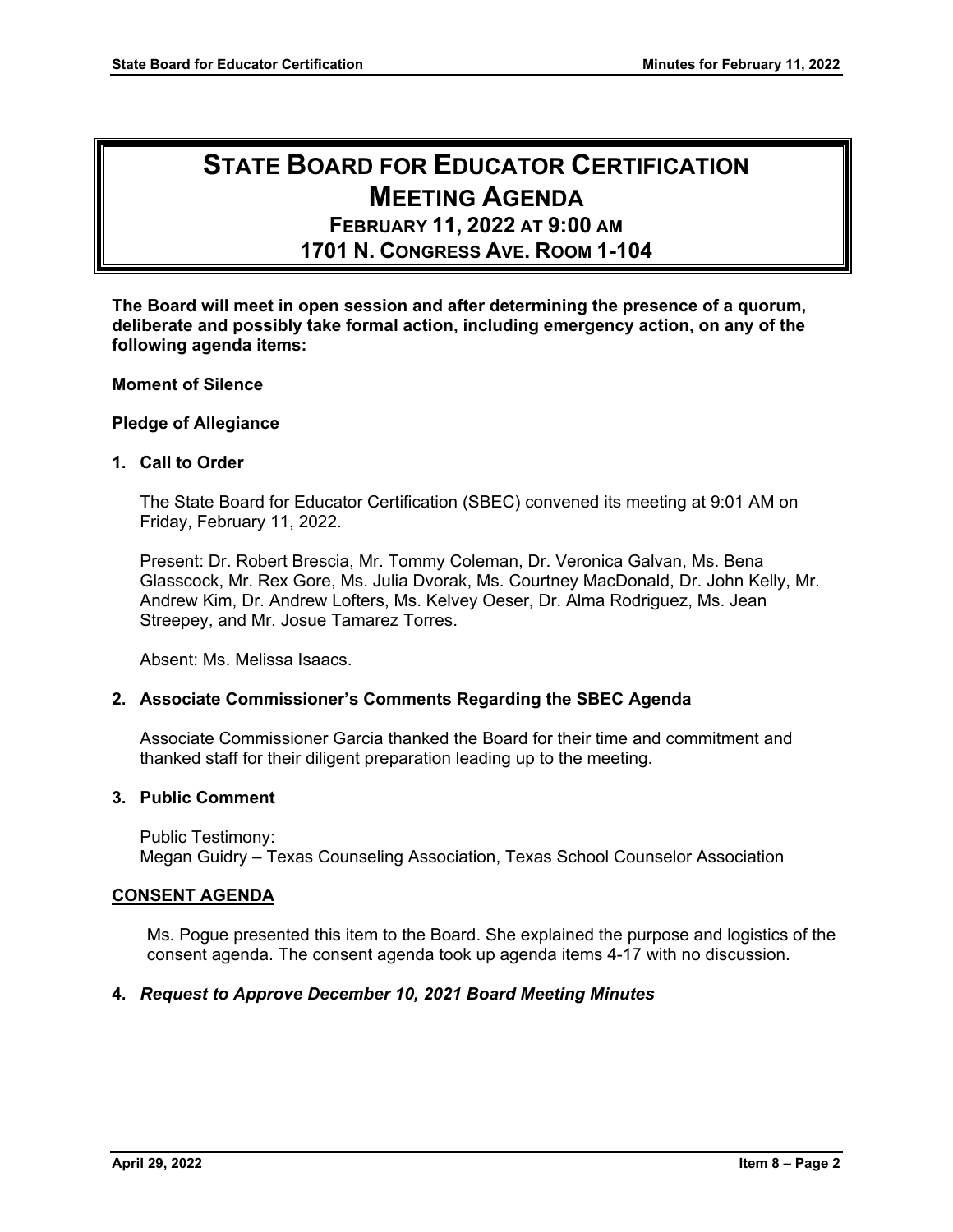**5.** *Adoption of Review of 19 TAC Chapter 229, Accountability System for Educator Preparation Programs* 

*Texas Government Code, §2001.039, establishes a four-year rule review cycle for all state agency rules, including State Board for Educator Certification (SBEC) rules. This item presents for SBEC approval the adoption of review of 19 Texas Administrative Code (TAC) Chapter 229, Accountability System for Educator Preparation Programs. The rules being reviewed provide requirements for the accountability system for educator preparation programs (EPPs), including the assignment of an EPP accreditation status, and allow the SBEC to intervene in cases of low performance.* 

**6.** *Adoption of Review of 19 TAC Chapter 247, Educators' Code of Ethics* 

*Texas Government Code (TGC), §2001.039, establishes a four-year rule review cycle for all state agency rules, including State Board for Educator Certification (SBEC) rules. This item presents for SBEC approval the adoption of review of 19 Texas Administrative Code (TAC) Chapter 247, Educators' Code of Ethics. The rules being reviewed provide the code of ethics for Texas educators.* 

**7.** *Adoption of Review of 19 TAC Chapter 250, Administration* 

*Texas Government Code, §2001.039, establishes a four-year rule review cycle for all state agency rules, including State Board for Educator Certification (SBEC) rules. This item presents for SBEC approval the adoption of review of 19 Texas Administrative Code (TAC) Chapter 250, Administration. The rules being reviewed establish procedures for SBEC purchasing and for handling petitions for the adoption of rules that the SBEC receives.* 

**8.** *Adoption of Proposed Amendments to 19 TAC Chapter 228, Requirements for Educator Preparation Programs, §228.2, Definitions, §228.10, Approval Process, §228.30, Educator Preparation Curriculum, and §228.35, Preparation Program Coursework and/or Training* 

*This item provides the State Board for Educator Certification (SBEC) an opportunity to adopt, subject to State Board of Education (SBOE) review, proposed amendments to 19 Texas Administrative Code (TAC) Chapter 228, Requirements for Educator Preparation Programs, §228.2, Definitions, §228.10, Approval Process, §228.30, Educator Preparation Curriculum, and §228.35, Preparation Program Coursework and/or Training. The proposed amendments would implement Senate Bills (SBs) 226 and 1590 and House Bills (HBs) 139 and 159, 87th Texas Legislature, Regular Session, 2021. The proposed amendments would allow educator preparation programs (EPPs) the flexibility to conduct certain required formal observations virtually; would provide for training requirements for all educators with regard to students with disabilities and virtual instruction and virtual learning; and would allow service members, spouses, and veterans to get credit toward educator certification requirements for clinical and professional experience. No changes are recommended*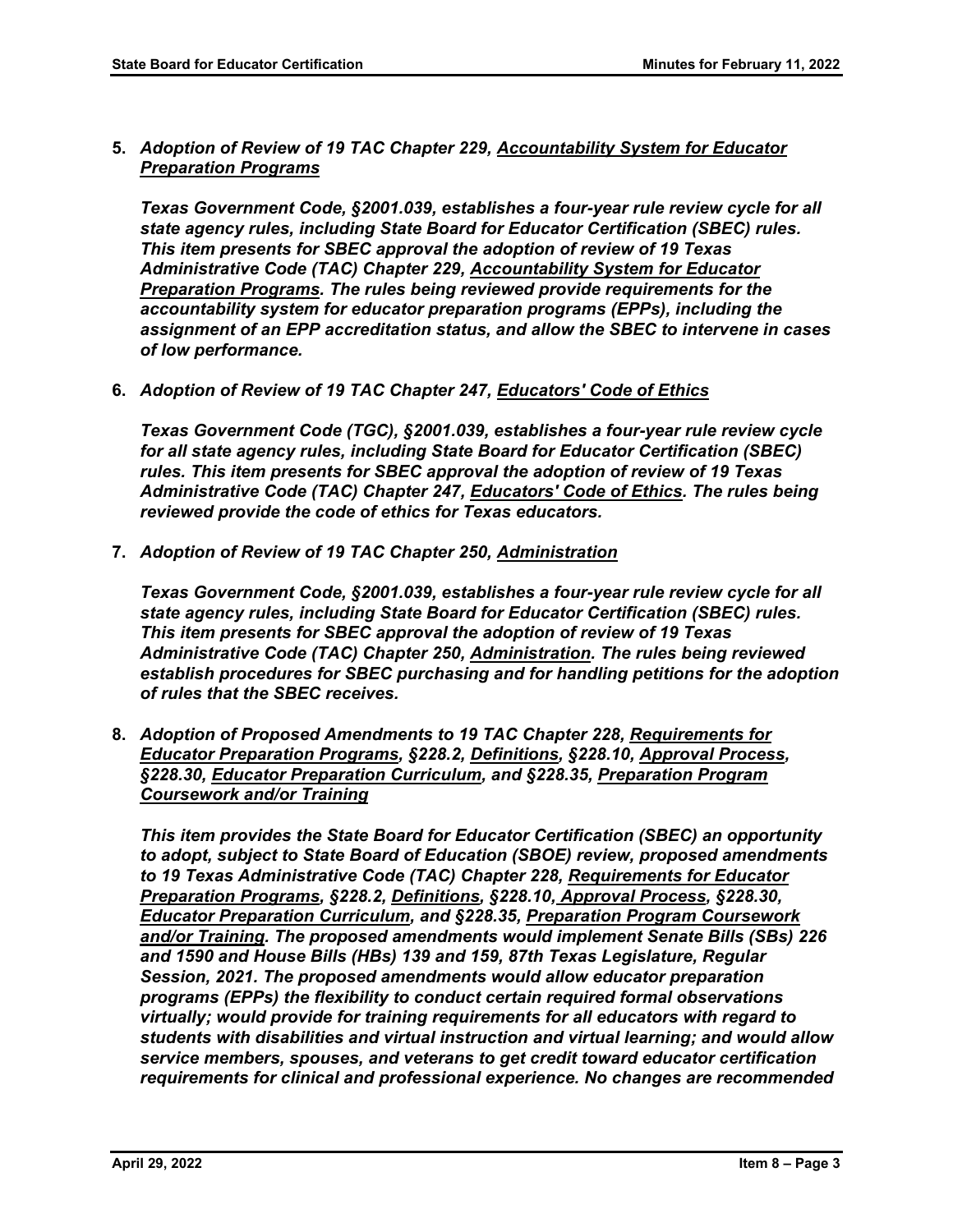*since published as proposed, but additional changes may be recommended at the time of the meeting based on public comment.* 

**9.** *Adoption of Proposed Amendments to 19 TAC Chapter 232, General Certification Provisions, Subchapter A, Certificate Renewal and Continuing Professional Education Requirements* 

*This item provides the State Board for Educator Certification (SBEC) an opportunity to adopt, subject to State Board of Education (SBOE) review, proposed amendments to 19 Texas Administrative Code (TAC) Chapter 232, General Certification Provisions, Subchapter A, Certificate Renewal and Continuing Professional Education Requirements. The proposed amendments would implement the statutory requirements of Senate Bills (SBs) 199, 1267, and 2066, 87th Texas Legislature, Regular Session, 2021. The proposed amendments would require that all educators receive continuing professional education (CPE) training in educating students with disabilities; would update the CPE training requirements for classroom teachers, principals, and school counselors; and would provide for the SBEC to determine the training guidelines for CPE credit regarding the use of an automated external defibrillator (AED). The proposed amendments would also allow for a school district to request a hardship exemption for an educator who has an invalid certificate due to not having the required CPE hours for certificate renewal; would require educators to receive dyslexia training for certificate renewal; and would add CPE activities to the list of topics that educators can receive for certificate renewal. No changes are recommended since published as proposed, but additional changes may be recommended at the time of the meeting based on public comment.* 

**10.** *Adoption of Proposed Amendments to 19 TAC Chapter 245, Certification of Educators from Other Countries* 

*This item provides the State Board for Educator Certification (SBEC) an opportunity to adopt, subject to State Board of Education (SBOE) review, proposed amendments to 19 Texas Administrative Code (TAC) Chapter 245, Certification of Educators from Other Countries. The proposed amendments would update the requirements for certification of educators from other countries. The proposed amendments reflect guidance provided by the SBEC at the July 2021 meeting. No changes are recommended since published as proposed, but additional changes may be recommended at the time of the meeting based on public comment.* 

**11.** *Adoption of Proposed Amendments to 19 TAC Chapter 230, Professional Educator Preparation and Certification, Subchapter H, Texas Educator Certificates Based on Certification and College Credentials from Other States or Territories of the United States* 

*This item provides the State Board for Educator Certification (SBEC) an opportunity to adopt, subject to State Board of Education (SBOE) review, proposed amendments to 19 Texas Administrative Code (TAC) Chapter 230, Professional Educator Preparation and Certification, Subchapter H, Texas Educator Certificates Based on Certification and College Credentials from Other States or Territories of the United*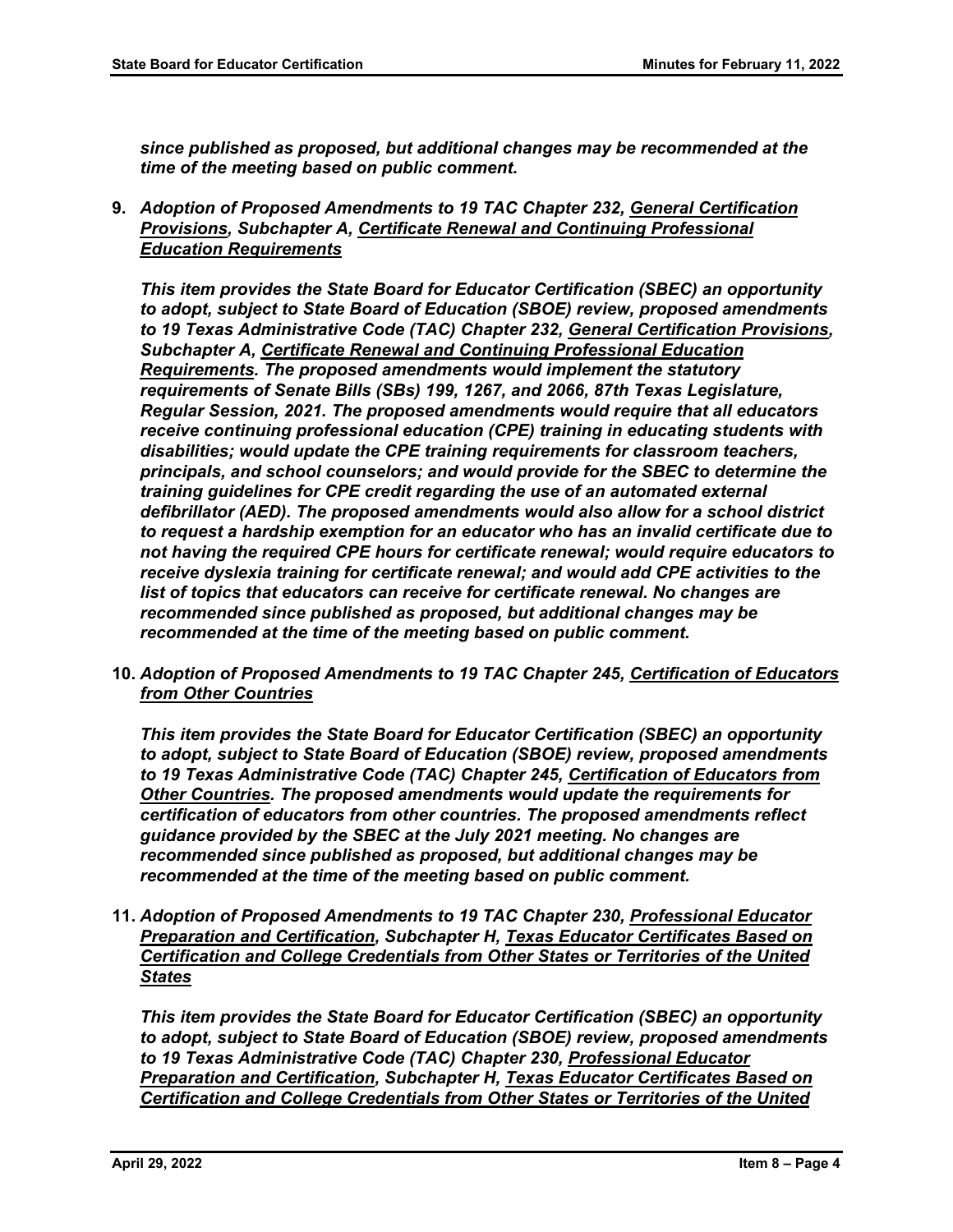*States. Chapter 230, Subchapter H, serves as a foundation for the practices and procedures related to issuance of Texas certification to individuals licensed in other states. The proposed amendments would provide clarification and updates to requirements for individuals licensed in other states to obtain a standard Texas educator certificate. No changes are recommended since published as proposed, but additional changes may be recommended at the time of the meeting based on public comment.* 

**12.** *Proposed Review of 19 TAC Chapter 235, Classroom Teacher Certification Standards* 

*Texas Government Code (TGC), §2001.039, establishes a four-year rule review cycle for all state agency rules, including State Board for Educator Certification (SBEC) rules. This item presents for SBEC approval the proposed review of 19 Texas Administrative Code (TAC) Chapter 235, Classroom Teacher Certification Standards. The rules being reviewed specify the educator standards for the classroom teacher class of certificates.* 

**13.** *Proposed Review of 19 TAC Chapter 241, Certification as Principal* 

*Texas Government Code (TGC), §2001.039, establishes a four-year rule review cycle for all state agency rules, including State Board for Educator Certification (SBEC) rules. This item presents for SBEC approval the proposed review of 19 Texas Administrative Code (TAC) Chapter 241, Certification as Principal. The rules being reviewed provide requirements for issuance of a principal certificate.* 

**14.** *Proposed Review of 19 TAC Chapter 242, Superintendent Certificate* 

*Texas Government Code (TGC), §2001.039, establishes a four-year rule review cycle for all state agency rules, including State Board for Educator Certification (SBEC) rules. This item presents for SBEC approval the proposed review of 19 Texas Administrative Code (TAC) Chapter 242, Superintendent Certificate. The rules being reviewed provide requirements relating to the certification of superintendents.* 

**15.** *Proposed Amendment to 19 TAC Chapter 250, Administration, Subchapter B, Rulemaking Procedures, §250.20, Petition for Adoption of Rules or Rule Changes* 

*This item provides the State Board for Educator Certification (SBEC) an opportunity to discuss and propose an amendment to 19 Texas Administrative Code (TAC) Chapter 250, Administration, Subchapter B, Rulemaking Procedures, §250.20, Petition for Adoption of Rules or Rule Changes. The proposed amendment would update the SBEC's petition procedures to allow for increased ease in submitting a petition for rulemaking for the SBEC's consideration.* 

**16.** *2020–2021 Continuing Approval Reviews of Educator Preparation Programs* 

*This item provides the State Board for Educator Certification (SBEC) an opportunity to approve educator preparation programs for continuing approval for five years based on the results of the 2020-2021 reviews.*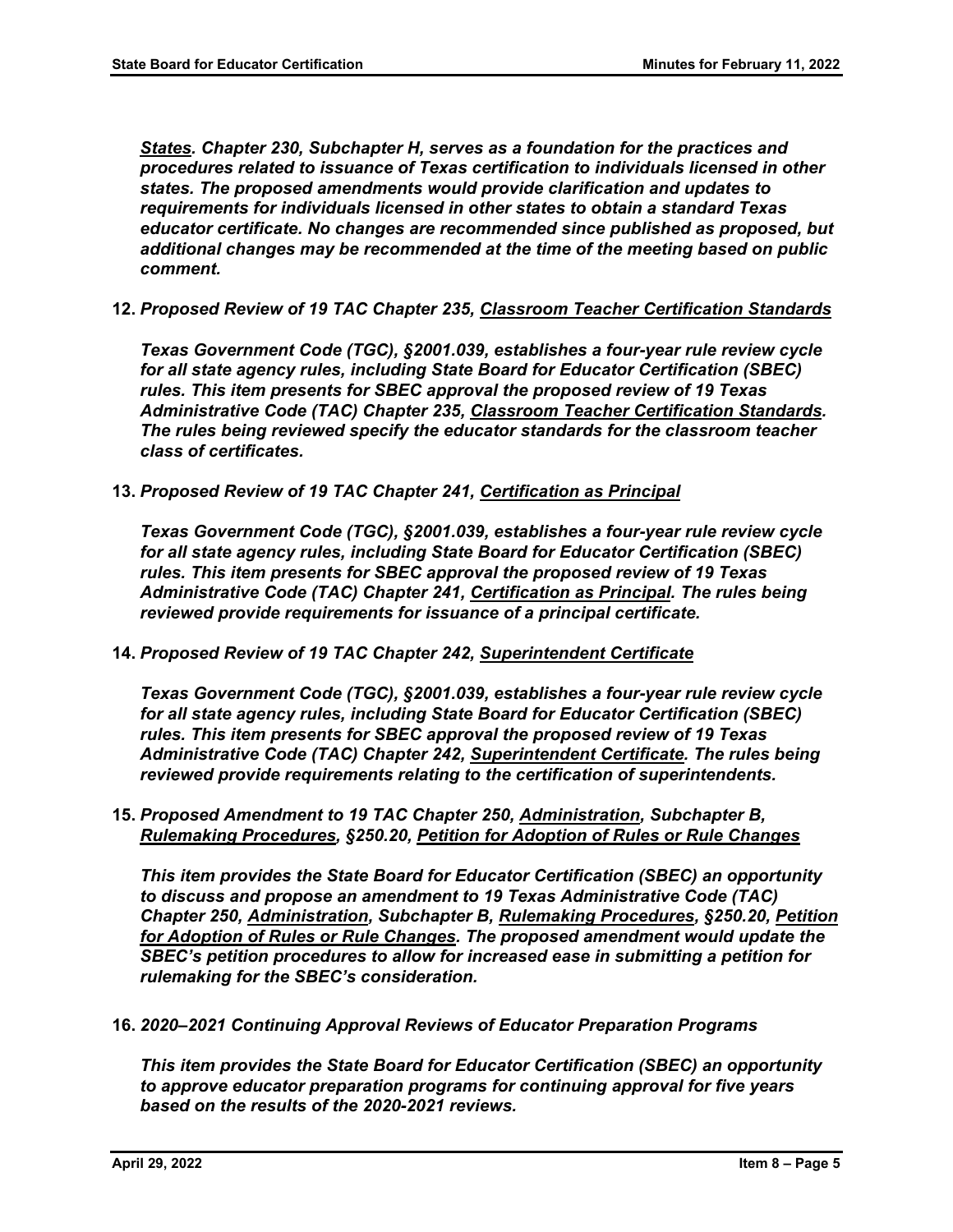**17.** *Request to Approve New Class of Certificate at Region 10 Education Service Center* 

*This item provides the State Board for Educator Certification (SBEC) an opportunity to approve a request by Region 10 Education Service Center, an approved educator preparation program (EPP), located in Richardson, Texas, to offer the Principal as Instructional Leader class of certificate as part of their certificate inventory. Texas Education Agency (TEA) staff reviewed the proposal and found that it complied with provisions of 19 TAC Chapter 227, Provisions for Educator Preparation Candidates, Chapter 228, Requirements for Educator Preparation Programs, Chapter 229, Accountability System for Educator Preparation Programs, and Chapter 230, Professional Educator Preparation and Certification, Subchapter B, General Certification Requirements.* 

# **Motion and vote:**

*Motion was made by Mr. Kim to approve the Consent Agenda items 4-17 as presented. Second was made by Dr. Brescia, and the Board voted unanimously in favor of the motion.* 

# **DISCUSSION AND ACTION**

# **18. Proposed Revisions to 19 TAC Chapter 231, Requirements for Public School Personnel Assignments, Subchapter B, Prekindergarten–Grade 6 Assignments; Subchapter C, Grades 6–8 Assignments; and Subchapter E, Grades 9–12 Assignments**

Ms. Cook presented this item to the Board. She stated that these rules provide districts with guidance on appropriate certificates to place individuals into various assignments. Ms. Cook summarized the proposed changes that include removal of outdated/incorrect courses or certificate references; addition of new SBOE-approved courses; updates to certificate listings for various course assignments; and an update to requirements to teach Cosmetology to comply with recent legislation. Dr. Kelly commented that there is not much debate around these changes as most comply with either SBOE updates, technical edits, or legislative changes. Dr. Galvan asked a clarifying question about the Early Childhood: Prekindergarten-Grade 3 certificate, and Ms. Cook confirmed that all five STR-related certificates (i.e., Core Subjects with Science of Teaching Reading, Early Childhood-Grade 6; Core Subjects with Science of Teaching Reading, 4-8; Early Childhood: Prekindergarten-Grade 3; English Language Arts and Reading with Science of Teaching Reading, 4-8; and English Language Arts and Reading/Social Studies with Science of Teaching Reading, 4-8) would be added into rule with this round of proposed changes. There were no additional questions from the Board.

# **Motion and vote:**

*Motion was made by Ms. Glasscock to approve the proposed revisions to 19 TAC Chapter 231, Requirements for Public School Personnel Assignments, Subchapter B, Prekindergarten-Grade 6 Assignments; Subchapter C, Grades 6-8 Assignments; and Subchapter E, Grades 9-12 Assignments, as presented. Second was made by Ms. Dvorak, and the Board voted unanimously in favor of the motion.*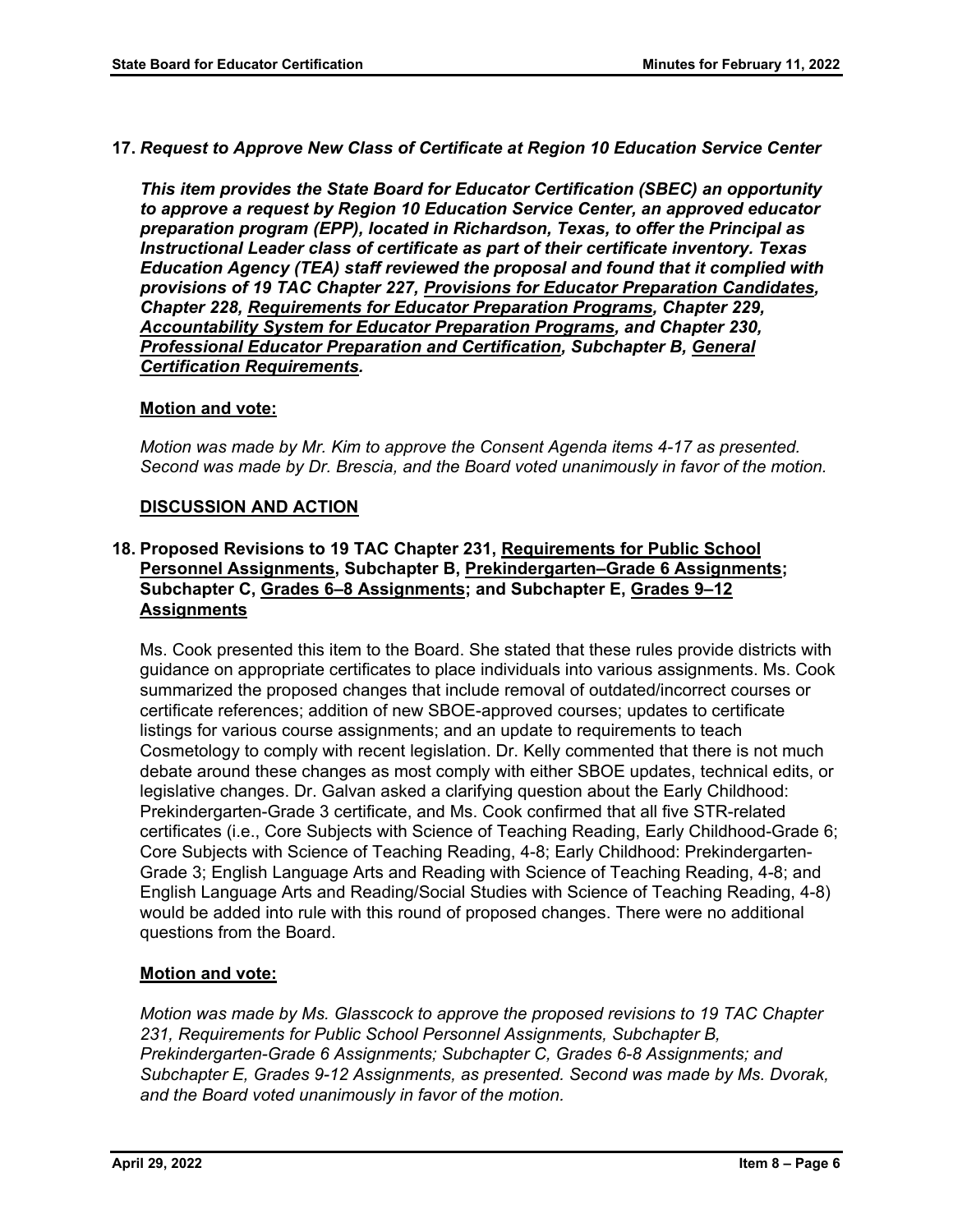# **19. Proposed Amendment to 19 TAC Chapter 230, Professional Educator Preparation and Certification, Subchapter C, Assessment of Educators, §230.21, Educator Assessment**

Ms. McLoughlin presented this item to the Board. She began by inviting Dr. Amy Hickman from Texas Tech University to answer questions following the work session Board members engaged in during the previous day. During this time, Ms. Mcloughlin provided clarification related to the timeline and requirements for edTPA portfolio completion. Superintendent Kim asked Dr. Hickman about enrollment in her program and whether her edTPA candidates face barriers when attempting to enter the teacher pipeline. Following Superintendent Kim's question, Ms. Mcloughlin and Dr. Hickman respond to a question from Deputy Commissioner Kelvey Oeser, clarifying that the edTPA submission timeline could potentially vary depending on programmatic context. Dr. Rodriguez asked if candidates were allowed to submit the same materials for resubmission (if need be) or if they needed to complete a new portfolio. Dr. Hickman described that an important part of support for her program's candidates is to include enough time in the submission timeline to ensure that candidates have time to resubmit if they receive any condition codes. Ms. McLoughlin added that the 5 test attempt policy would also apply to edTPA portfolio submission.

The SBEC recessed at 10:38 AM.

The SBEC reconvened at 10:49 AM.

Mr. Gore then asked if Pearson would have the capacity to support the scoring of Texas edTPA portfolios given the size of the state, citing concerns about scaling up, the time it would take to score Texas portfolios, and the expertise needed to ensure accurate scoring. Deputy Commissioner Oeser then prompted TEA staff to respond to Mr. Gore's question by discussing Texas' unique edTPA scoring context. Ms. McLoughlin shared that edTPA scorers have subject and grade level expertise along with being teachers and/or teacher educators who go through rigorous training to ensure calibration across portfolios. Ms. McLoughlin further explained that there is an ongoing process to ensure consistent quality of scoring and calibration and adds that a number of portfolios are also doubled scored as a means to evaluate the calibration of edTPA scorers around a given cut score. She ended her response by sharing that all of Texas' portfolios in Year 3 of the edTPA Pilot have been double scored to gather data on the implications of double scoring. Dr. Rodriguez then asked if there would still be a push to have Texas scorers from Texas to which Ms. McLoughlin responded that Board support in edTPA would encourage stakeholders from the field to become scorers.

Dr. Kelly asked if all other states using the edTPA were using it as a summative assessment. Ms. McLoughlin shared that at least 17 states utilize edTPA as a summative assessment. Dr. Rodriguez asked a follow up question about scorers, their qualifications, and where they come from. Ms. McLoughlin shared that scorers are educators and further explained plans to engage in recruitment efforts for qualified Texas scorers. Dr. Galvan asked about edTPA's potential financial burden on candidates and programs' ability to purchase vouchers for edTPA. To continue, Mr. Gore asked if TEA staff had an opportunity to view research from other states that evaluated edTPA's impact on teacher quality and student outcomes. Ms. McLoughlin responded to both questions by sharing an overview of TEA staff's plan to address the cost concerns with use of financial assistance waivers and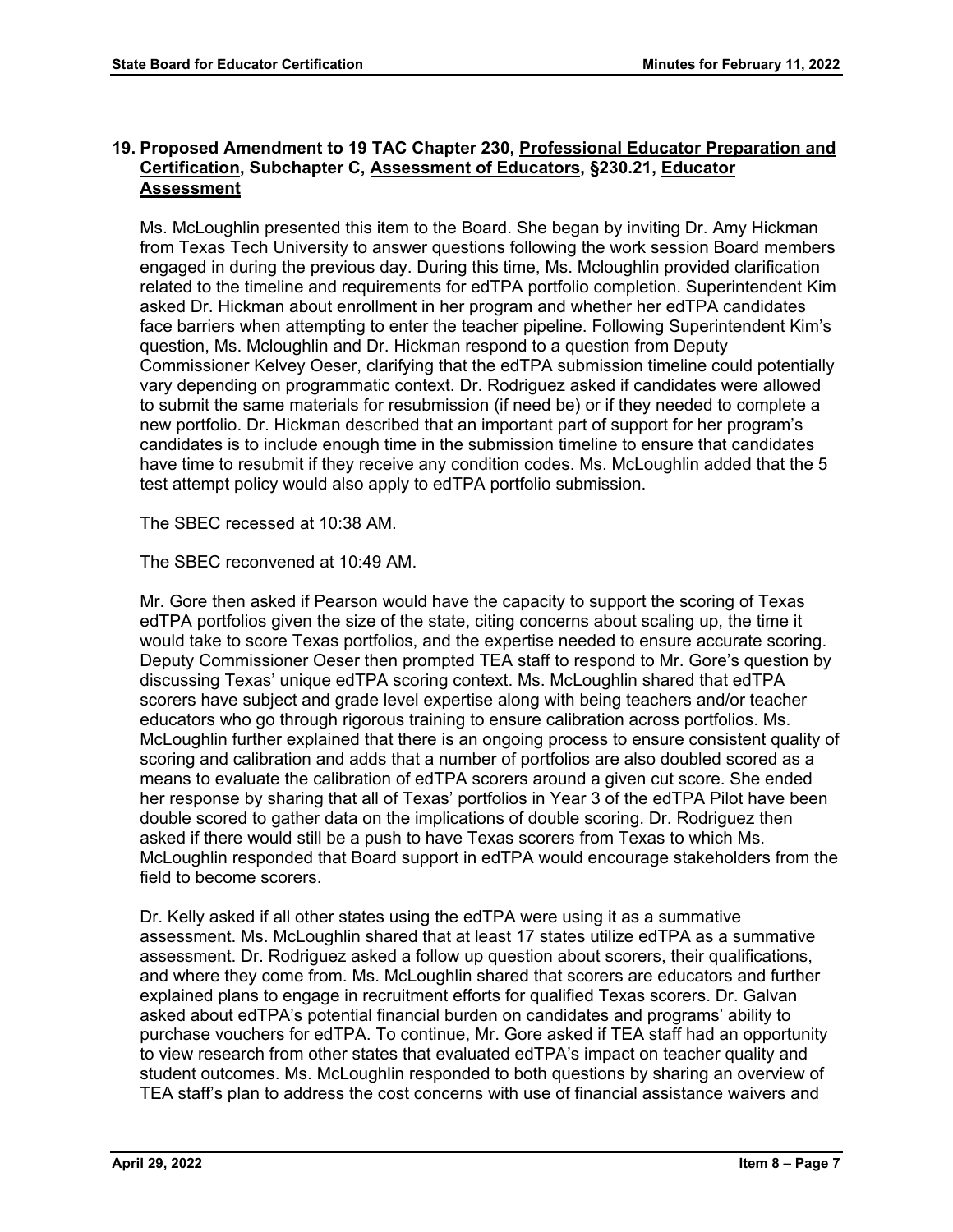vouchers. Dr. Rodriguez followed by questioning if the option to purchase vouchers for certification exams would be contingent upon the Board's approval of edTPA. Ms. McLoughlin provided further clarification around financial assistance waivers and vouchers and stated that the potential option to purchase vouchers for other certification exams would be available to programs and would not depend on edTPA's approval with the Board. Associate Commissioner Emily Garcia added that the option to purchase vouchers for candidate certification exams would allow programs to further support aspiring teachers. Ms. McLoughlin continued and explained that edTPA would present opportunities to potentially streamline certification exams for candidates, further curbing the cost for certification. Dr. Kelly shifted the conversation to Mr. Gore's question about edTPA correlation with student outcomes, and Ms. McLoughlin shared staff findings regarding edTPA and student achievement. Superintendent Kim followed by emphasizing that there are several different factors that impact student achievement and that the goal of edTPA implementation would be to highlight teacher preparedness.

The SBEC recessed at 11:53 AM.

The SBEC reconvened at 12:31 PM.

After public testimony concluded, Ms. Streepey asked if intensive pre-service could be added as a requirement during the edTPA implementation timeline. Ms. McLoughlin shared staff could bring rule text for the Board to discuss that would require intensive pre-service to be added to rules for issuance of an intern certificate and requirements for educator preparation programs.

Ms. McLoughlin provided an overview of the proposed edTPA implementation timeline. She shared the proposed 3-year phased-in edTPA implementation timeline reflected feedback and lessons learned from edTPA pilot participants. Dr. Rodriguez asked if 2022-23 edTPA data would be included in standard setting processes. Ms. McLoughlin shared the data collected within the 3-year pilot period and edTPA data collected from the 2022-23 academic year would be included for standard setting. Dr. Rodriguez suggested staff identify former edTPA candidates to examine longitudinal effects of edTPA on retention and effectiveness.

Ms. McLoughlin provided an overview of the proposed amendments to the testing figure in which the certifications and aligned certification exams can be found. Dr. Rodriguez asked how the implementation timeline would affect candidates who had not passed their certification exams, for example PPR, if edTPA was adopted. Ms. McLoughlin explained that during the 2022-23 academic year, both the PPR and edTPA would be options for candidates to complete. She went on further to explain that the last operational date for PPR would be August 31, 2023, but candidates could use their passing PPR scores for certification until August 31, 2024. Finally, Ms. McLoughlin noted that staff would be sending frequent communications to educator preparation programs and candidates regarding the timeline and sunsetting of PPR. Dr. Kelly asked if candidates would be required to complete more than one edTPA. Ms. McLoughlin stated that candidates would only be required to complete one edTPA. Dr. Rodriguez asked if elementary education candidates would be required to complete the fourth edTPA task. Ms. McLoughlin confirmed that elementary education candidates would not be required to complete the fourth edTPA task but that a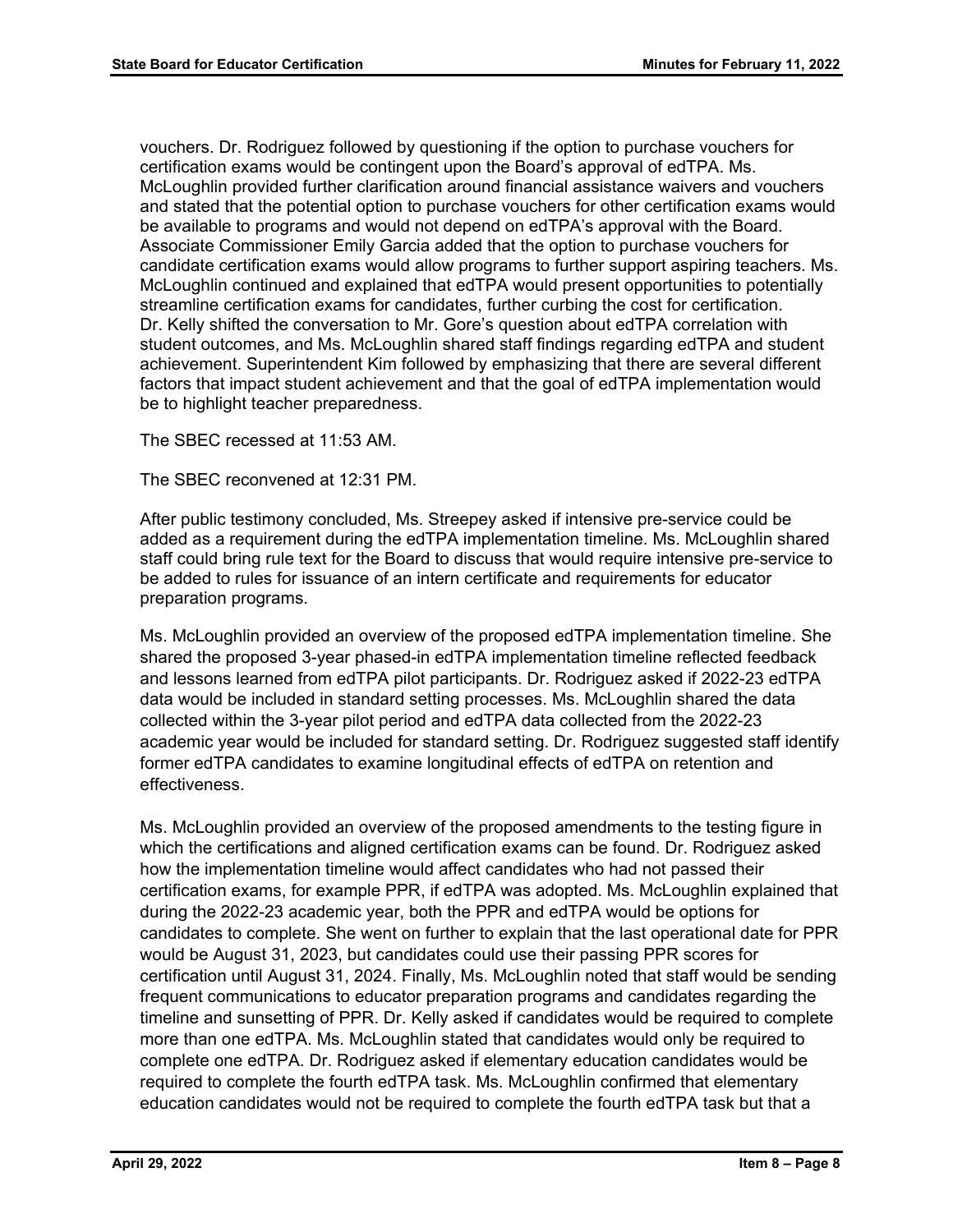program could require their candidates to complete the edTPA portfolio that includes the fourth task. Ms. Garcia noted that programs may work with their LEA partners to determine their needs and identify which edTPA portfolio candidates should complete to meet the district's needs. Ms. Streepey asked if the title in the testing figure would be updated to allow for an alternative to edTPA be added. Ms. McLoughlin confirmed the title, Pedagogical Requirement(s), would be amended to be Required Pedagogy Test(s) in the testing figure, which could allow for an alternative pedagogical exam to be added if later vetted and approved by the Board.

Dr. Kelly asked Board members to share last-minute thoughts or questions. Mr. Gore, Dr. Lofters, and Mr. Coleman shared a concern regarding edTPA being used as a formative/programmatic versus a capstone/summative assessment for certification. Superintendent Kim shared that there is not a singular factor affecting teacher shortage, and even given teacher shortages, the Board should not decrease the standards because students need well-prepared teachers. Mr. Tamarez Torres echoed Superintendent Kim's sentiment in terms of students needing well-prepared teachers, more than ever before because of learning loss due to the pandemic. Dr. Brescia and Ms. MacDonald shared the Board had been given the necessary information to make the best decision for Texas teacher candidates and students. Dr. Kelly concluded by sharing that edTPA was indicative of the forward progress for certification exams and recommended TEA staff and the Board revisit the notion of vetting and approving an alternative to edTPA.

Public Testimony: Dr. Jerrie Jackson – Our Lady of the Lake University Ms. Addison Old – Teach Plus Ms. Tania Tasneem – Teach Plus Dr. Gina Anderson – Texas Woman's University Dr. Jim Van Overschelde – REDEE Center Dr. Andrea Chevalier – Association of Texas Professional Educators Ms. Carrie Griffith – Texas State Teachers Association Dr. Tim Miller – Charles Butt Foundation Ms. Amy Hickman – EdTPA Regional Coordinators Dr. Elizabeth Ward – Texas Wesleyan University Mr. Anthony Hernandez – Urban Teachers Ms. Leslie Cooper – ESC-20 Certification Programs

# **Motion and vote:**

*Motion was made by Dr. Brescia to approve the proposed amendment to 19 TAC Chapter 230, Professional Educator Preparation and Certification, Subchapter C, Assessment of Educators, §230.21, Educator Assessment, to be published as proposed in the Texas Register. Second was made by Ms. Dvorak. The motion passed with Ms. Streepey, Ms. Dvorak, Ms. MacDonald, Dr. Brescia, Dr. Kelly, Mr. Tamarez Torres, and Mr. Kim voting in*  favor, and Mr. Coleman, Ms. Glasscock, and Mr. Gore voting against the motion.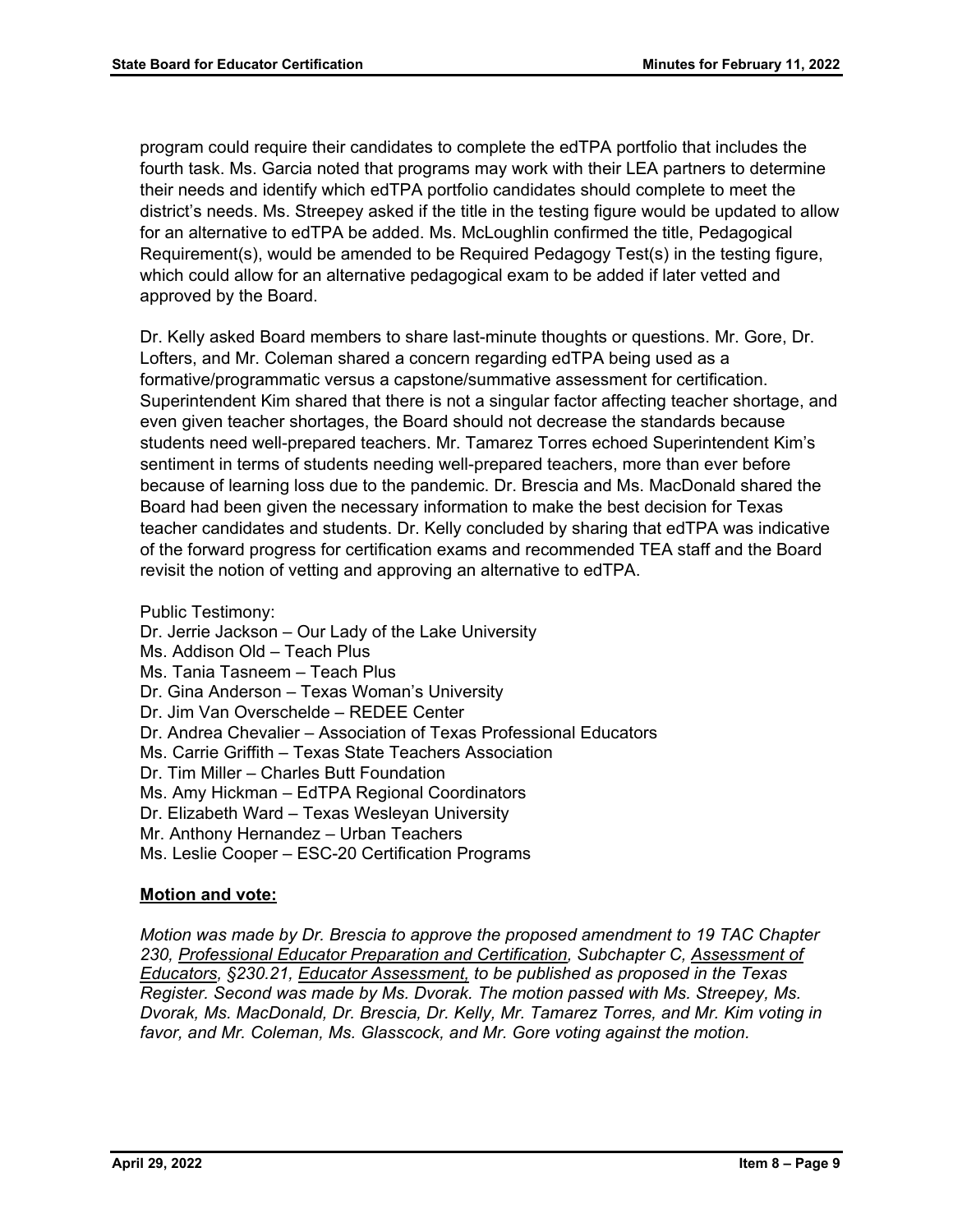# **20. Request to Approve 2020–2021 Accountability System for Educator Preparation (ASEP) Accreditation Statuses**

Dr. Olofson presented this item to the Board. Dr. Olofson explained the accountability system and highlighted that at the October 2021 meeting the Board had adopted rule text providing a status of Not Rated: Declared State of Disaster for the 2020-2021 academic year. He further noted that EPPs which previously had a rating of Accredited: Warned or Accredited: Probation who met the threshold for "Accredited" based on their 2020-2021 data would have their status reset, and that the programs would be eligible for commendations.

Mr. Kim asked about the requirements for EPPs to report data related to the accountability system. Dr. Olofson noted the sources of data for all the ASEP indicators for the Board.

# **Motion and vote:**

*Motion was made by Mr. Coleman to approve the 2020–2021 Accountability System for Educator Preparation Programs accreditation statuses as presented. Second was made by Mr. Gore, and the Board voted unanimously in favor of the motion.* 

# **21. Request to Approve 2020–2021 Educator Preparation Program (EPP) Commendations**

Ms. McLoughlin and Dr. Olofson presented this item to the Board. Dr. Olofson explained the commendation framework and the related processes for determining commendations categories 1-3. Ms. McLoughlin described the process for determining commendation category 4 and work of the SBEC EPP Commendations Committee. Ms. Streepey, the chair of the SBEC EPP Commendations Committee, provided an overview of the work of the committee and the decision-making process. She noted the quality of the programs and the work of the committee members. Ms. Streepey communicated the recommendation of the SBEC EPP Commendations Committee to recognize Sam Houston State University and UT – San Antonio with the Innovative Educator Preparation commendation.

Dr. Kelly commended the committee for their work. Ms. Garcia noted that Excellence in Teaching, Dr. Galvan's program, was recognized with a commendation. Ms. Streepey noted that UT-RGV, Dr. Rodriguez's program, was also recognized with a commendation.

# **Motion and vote:**

*Motion was made by Mr. Coleman to approve the 2020–2021 Educator Preparation Program Commendations as presented. Second was made by Mr. Tamarez Torres, and the Board voted unanimously in favor of the motion.* 

# **22. Approval of Agreed Order for Lubbock Christian University Educator Preparation Program**

Ms. McLoughlin presented this item to the Board. Ms. McLoughlin provided an overview of Lubbock Christian University's EPP's five-year continuing approval review process and the findings from the review. She presented an overview of the steps following the review, including an overview of the requirements of the Agreed Order presented to the SBEC for approval. Ms. McLoughlin noted that due to the specific components that are out of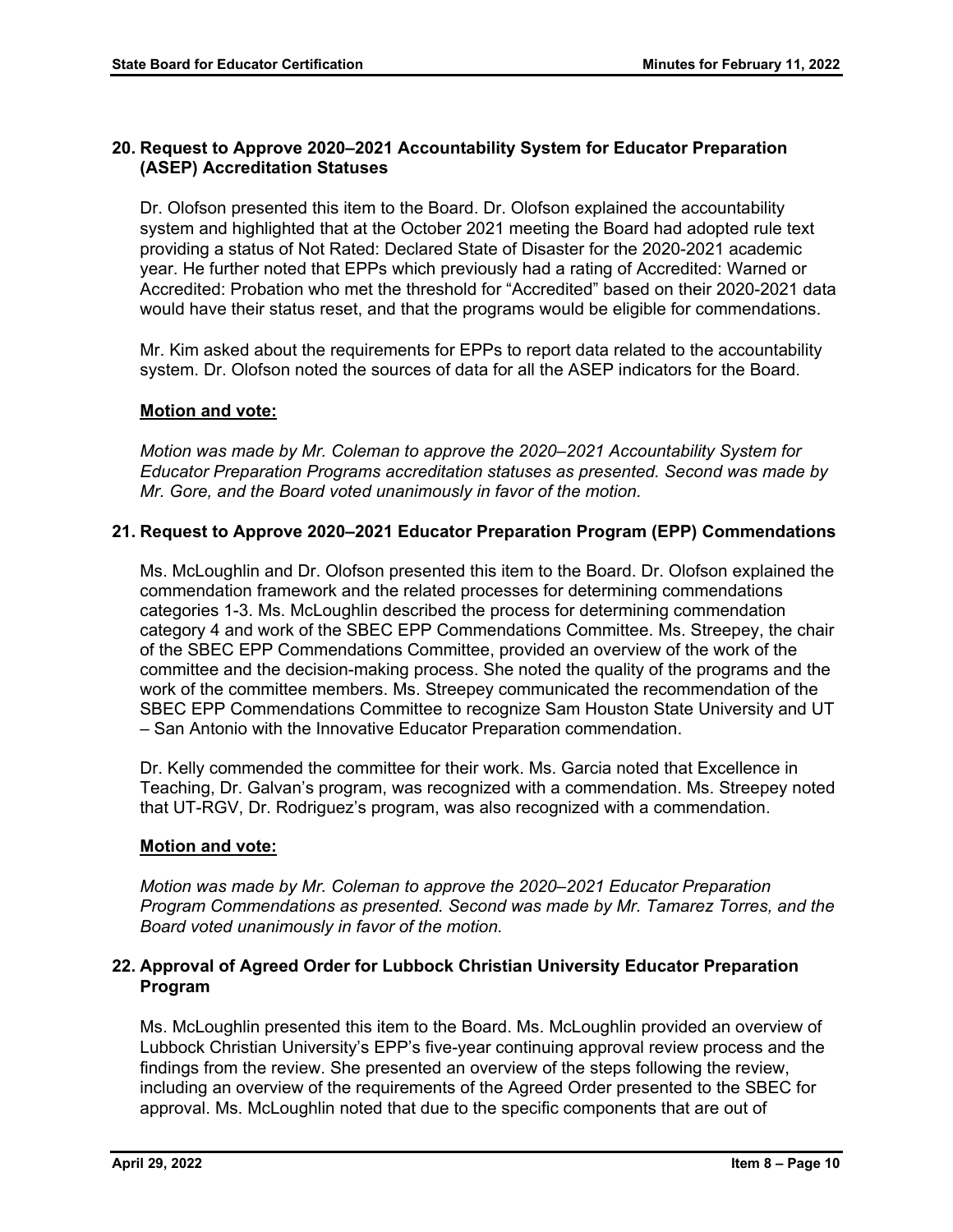compliance, Lubbock Christian University may continue enrolling candidates into the program during the period of the Agreed Order set forth by TEA and Lubbock Christian University.

#### **Motion and vote:**

*Motion was made by Ms. Streepey to approve the agreed order for Lubbock Christian University educator preparation program as presented. Second was made by Ms. Dvorak, and the Board voted unanimously in favor of the motion.* 

#### **DISCIPLINARY CASES**

#### **23. Pending or Contemplated Litigation, including Disciplinary Cases**

#### **A. Defaults**

#### **No Answer Defaults**

1. In the Matter of Adam Canton; Action to be taken: Consideration of Issuance of Default **Judgment** 

Staff recommendation: 1-year suspension

2. In the Matter of Catherine Graven; Action to be taken: Consideration of Issuance of Default Judgment

Staff recommendation: 1-year suspension

3. In the Matter of Chrystal Franks; Action to be taken: Consideration of Issuance of Default Judgment

Staff recommendation: 1-year suspension

4. In the Matter of Ryan Joel Pena; Action to be taken: Consideration of Issuance of Default Judgment

Staff recommendation: 1-year suspension

5. In the Matter of Palmira Leal; Action to be taken: Consideration of Issuance of Default **Judgment** 

Staff recommendation: 1-year suspension

6. In the Matter of Lori Taylor; Action to be taken: Consideration of Issuance of Default **Judgment** 

Staff recommendation: Revocation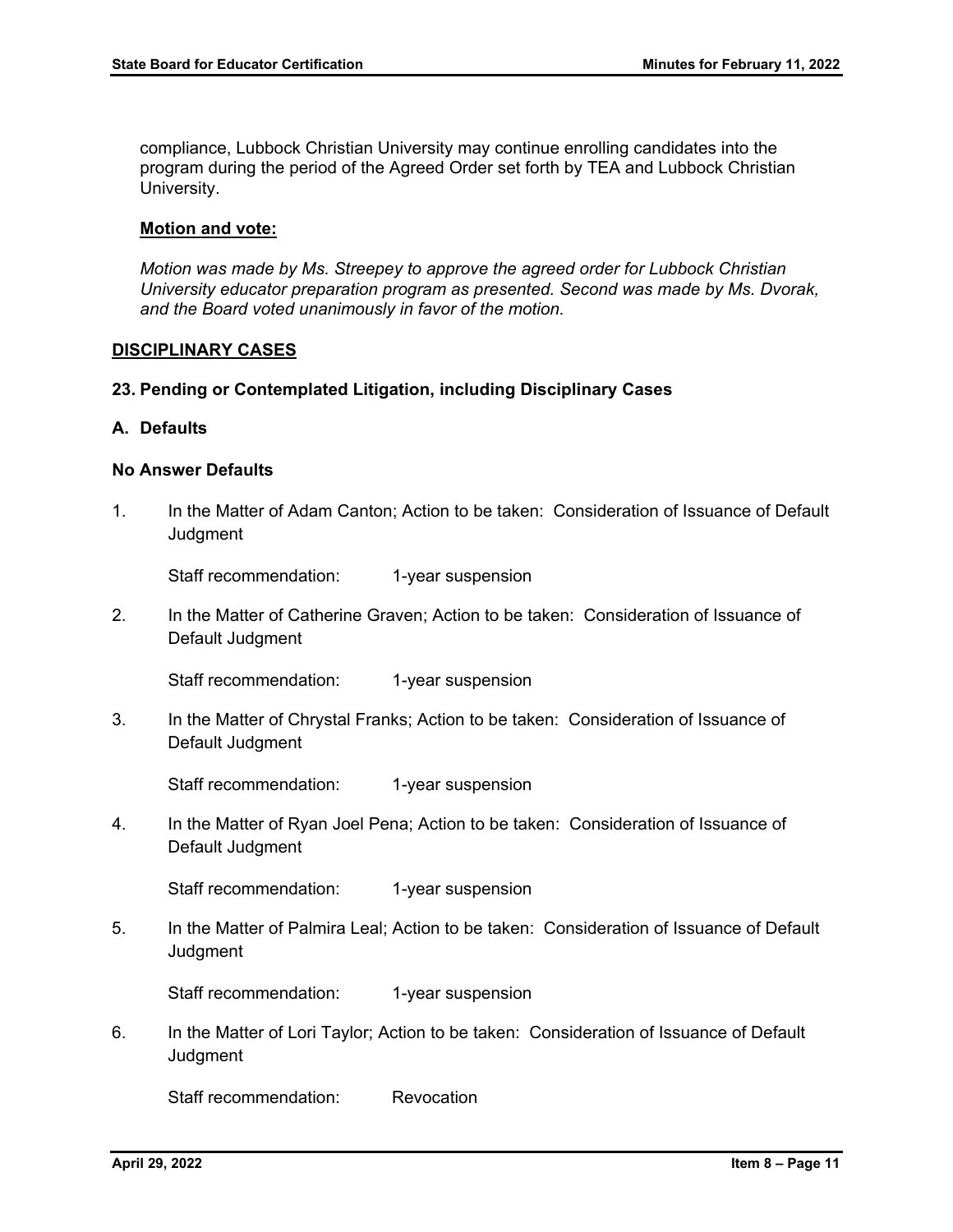7. In the Matter of Bernard Bell, Sr.; Action to be taken: Consideration of Issuance of Default Judgment

Staff recommendation: 10-year suspension and successful completion of substance abuse treatment program

8. In the Matter of Yvette Sumrow; Action to be taken: Consideration of Issuance of Default Judgment

Staff recommendation: 10-year suspension and successful completion of substance abuse treatment program

9. In the Matter of Tyson Schrader; Action to be taken: Consideration of Issuance of Default Judgment

Staff recommendation: 5-year suspension and successful completion of substance abuse treatment program

10. In the Matter of Donaldo Nunez; Action to be taken: Consideration of Issuance of Default Judgment

Staff recommendation: 2-year suspension and successful completion of substance abuse treatment program

11. In the Matter of Haley Hill; Action to be taken: Consideration of Issuance of Default **Judgment** 

Staff recommendation: 2-year suspension and successful completion of substance abuse treatment program

12. In the Matter of Sherry Duncan; Action to be taken: Consideration of Issuance of Default **Judgment** 

Staff recommendation: 2-year suspension and successful completion of substance abuse treatment program

13. In the Matter of Tammy Flathouse; Action to be taken: Consideration of Issuance of Default Judgment

Staff recommendation: 2-year suspension and successful completion of substance abuse treatment program

14. In the Matter of Bradley Durio; Action to be taken: Consideration of Issuance of Default **Judgment**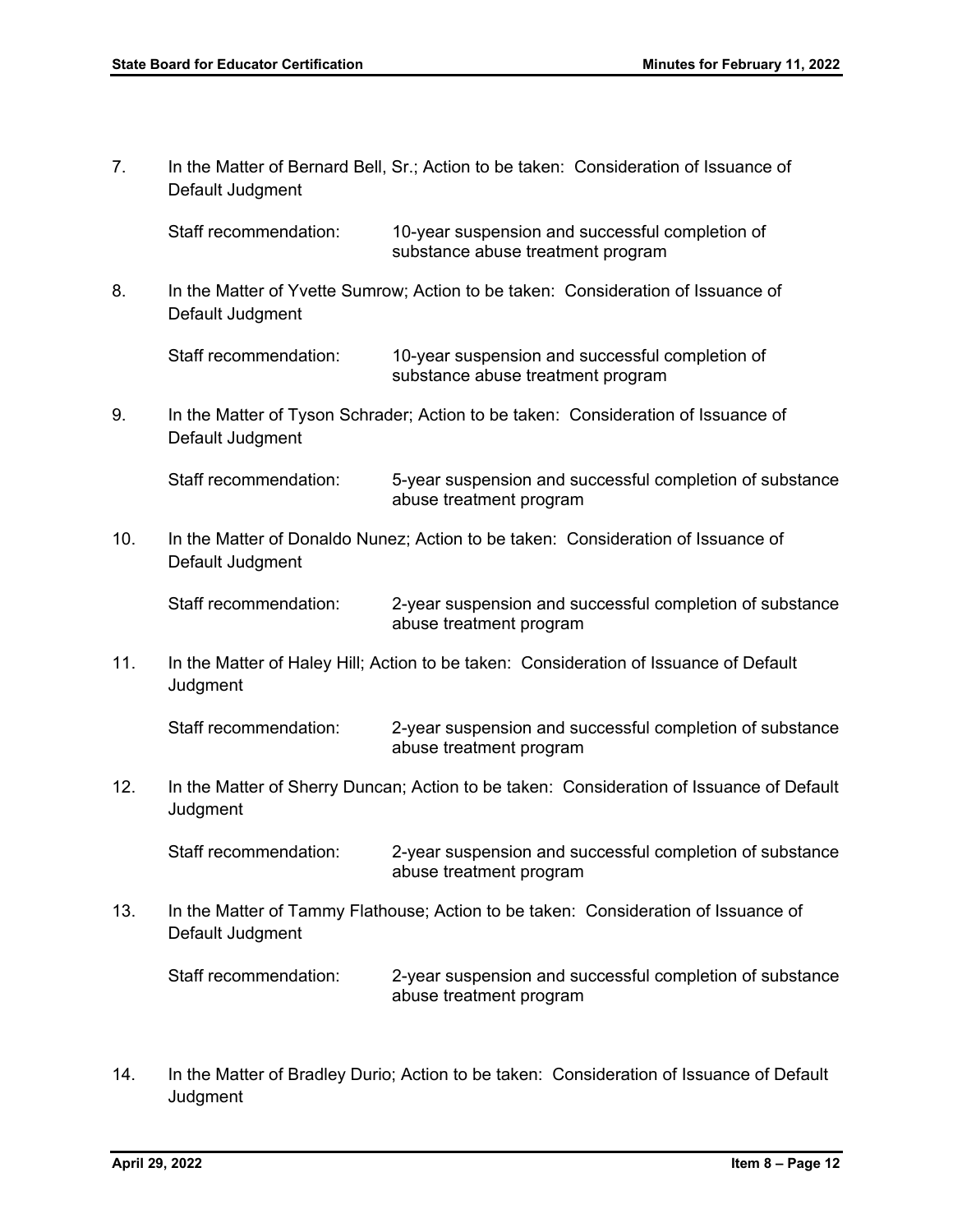Staff recommendation: 1-year suspension and successful completion of substance abuse treatment program

15. In the Matter of Leala Anthony-Aycock; Action to be taken: Consideration of Issuance of Default Judgment

Staff recommendation: Permanent Revocation

16. In the Matter of Lloyd Frizzell; Action to be taken: Consideration of Issuance of Default Judgment

Staff recommendation: Permanent Revocation

17. In the Matter of Nicholas Velasquez-Cone; Action to be taken: Consideration of Issuance of Default Judgment

Staff recommendation: Permanent Revocation

18. In the Matter of Charles Kilborn; Action to be taken: Consideration of Issuance of Default Judgment

Staff recommendation: Revocation

19. In the Matter of Idolina Rodriguez; Action to be taken: Consideration of Issuance of Default Judgment

Staff recommendation: 2-year suspension

20. In the Matter of Joshua B. Wallace; Action to be taken: Consideration of Issuance of Default Judgment

Staff recommendation: Revocation

21. In the Matter of Alishia Thomas; Action to be taken: Consideration of Issuance of Default Judgment

Staff recommendation: Permanent Revocation

22. In the Matter of Christina Baker; Action to be taken: Consideration of Issuance of Default Judgment

Staff recommendation: Permanent Revocation

23. In the Matter of Jill B. Strawbridge; Action to be taken: Consideration of Issuance of Default Judgment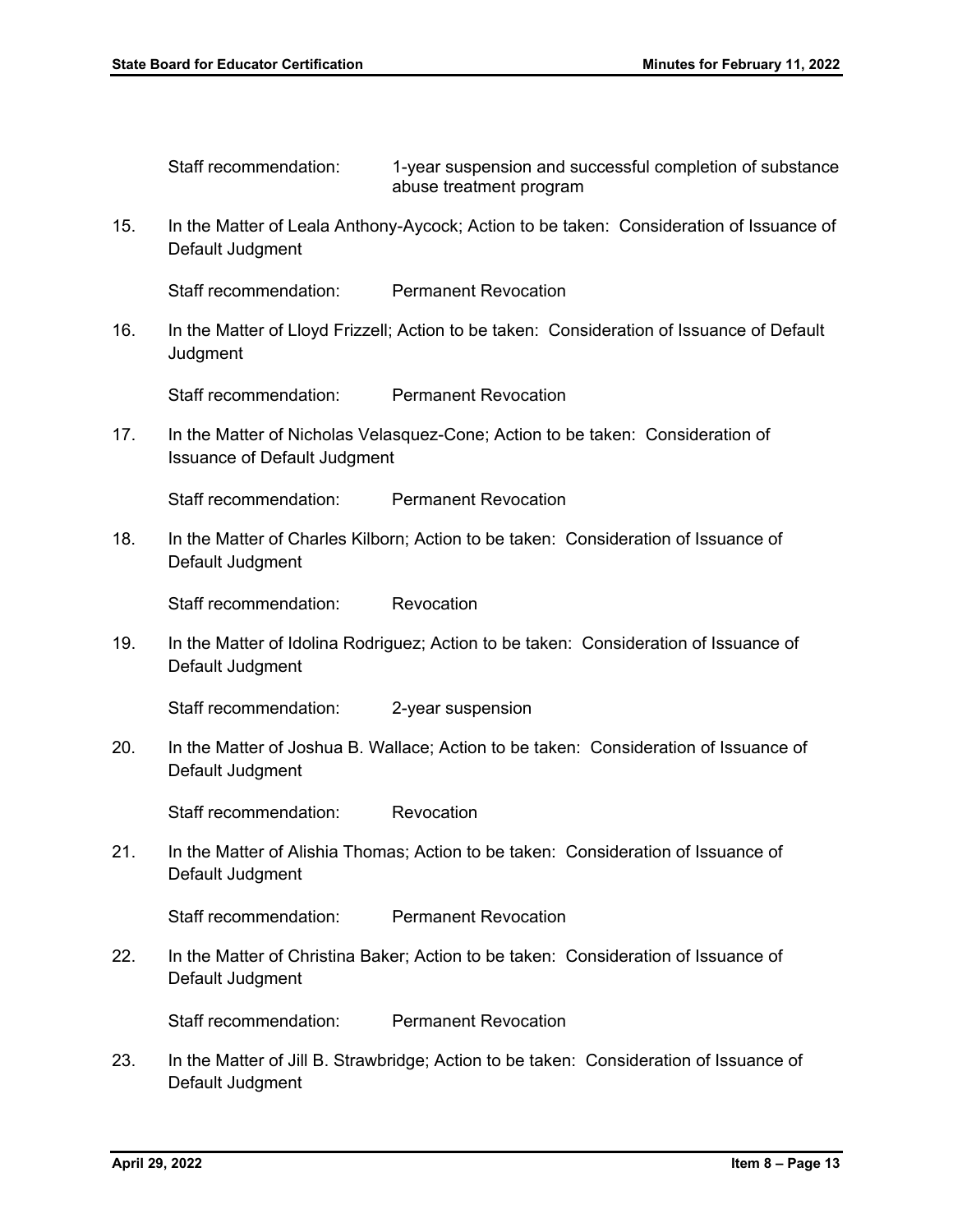Staff recommendation: Permanent Revocation

24. In the Matter of John R. Sanders; Action to be taken: Consideration of Issuance of Default Judgment

Staff recommendation: Permanent Revocation

25. In the Matter of Maria Sanchez; Action to be taken: Consideration of Issuance of Default **Judgment** 

Staff recommendation: Permanent Revocation

26. In the Matter of Nola F. Smith Tatum; Action to be taken: Consideration of Issuance of Default Judgment

Staff recommendation: Permanent Revocation

27. In the Matter of Laura Christian; Action to be taken: Consideration of Issuance of Default Judgment

Staff recommendation: 4-year suspension

28. In the Matter of Takosha Ragsdale; Action to be taken: Consideration of Issuance of Default Judgment

Staff recommendation: 18-month suspension

29. In the Matter of Leyla Tindall; Action to be taken: Consideration of Issuance of Default **Judgment** 

Staff recommendation: Revocation

# **Motion and Vote:**

*Motion was made by Mr. Kim to grant staff's request for issuance of default judgment on cases numbered 1-29, excluding number 28, and issue final orders consistent with staff's recommendations. Second was made by Mr. Coleman, and the Board voted unanimously in favor of the motion.* 

# **SOAH Defaults**

1. In the Matter of Gregory Nicholson; Action to be taken: Consideration of Issuance of Default Judgment

Staff recommendation: 1-year suspension

2. In the Matter of Jeffrey Lewis; Action to be taken: Consideration of Issuance of Default **Judgment**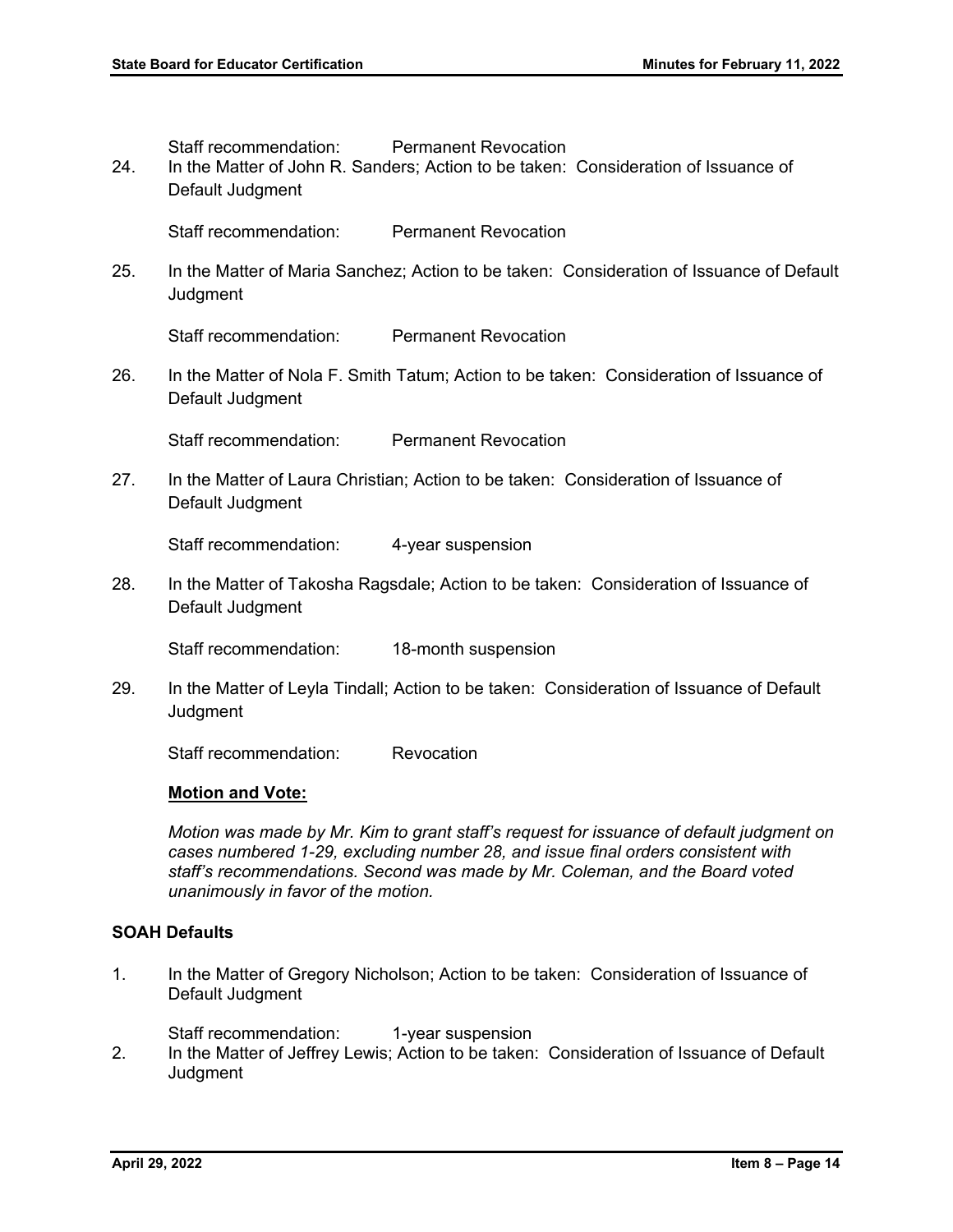Staff recommendation: 2-year suspension

3. In the Matter of Paul Coleman; Action to be taken: Consideration of Issuance of Default **Judgment** 

Staff recommendation: Permanent Revocation

#### **Motion and vote:**

*Motion was made by Mr. Coleman to grant staff's request for the issuance of default judgments in SOAH defaults numbers 2 and 3 as listed on the agenda and enter final orders consistent with staff's recommendations. Second was made by Mr. Kim, and the Board voted unanimously in favor of the motion.* 

#### **B. Contested Cases**

Proposals for Decision

1. Docket No. [701-21-0443.EC](https://701-21-0443.EC), Texas Education Agency, Educator Preparation, Certification, and Enforcement Division v. Michael T. Gauen; Action to be taken: Consideration of Proposal for Decision and Issuance of Final Order.

| ALJ Recommendation: | Non-Inscribed Reprimand |
|---------------------|-------------------------|
|                     |                         |

Staff Recommendation: 2-year suspension

# **Motion and vote:**

*Motion was made by Mr. Coleman that the Board adopt the Proposal for Decision including Findings of Fact Nos. 1 – 22 and Conclusions of Law Nos. 1 – 12, and that the Board modify Conclusion of Law No. 13 as follows:* 

*13. Michael T. Gauen's educator certificates should be SUSPENDED for TWO (2) years.* 

*This modification is permissible pursuant to Texas Government Code §2001.058(e) and is necessary because the Administrative Law Judge did not properly apply the law and Board rules.* 

In its rules, the Board has set out factors that it considers in determining sanctions in *educator discipline cases. Those factors include the seriousness of the violation, whether the misconduct was intentional, and whether the sanction will deter future violations.* 

*The ALJ failed to properly apply these rules in making her sanctioning recommendation of a non-inscribed reprimand because Mr. Gauen's conduct in this case was serious, intentional, and because a non-inscribed reprimand is insufficient to deter either Mr. Gauen or other educators.*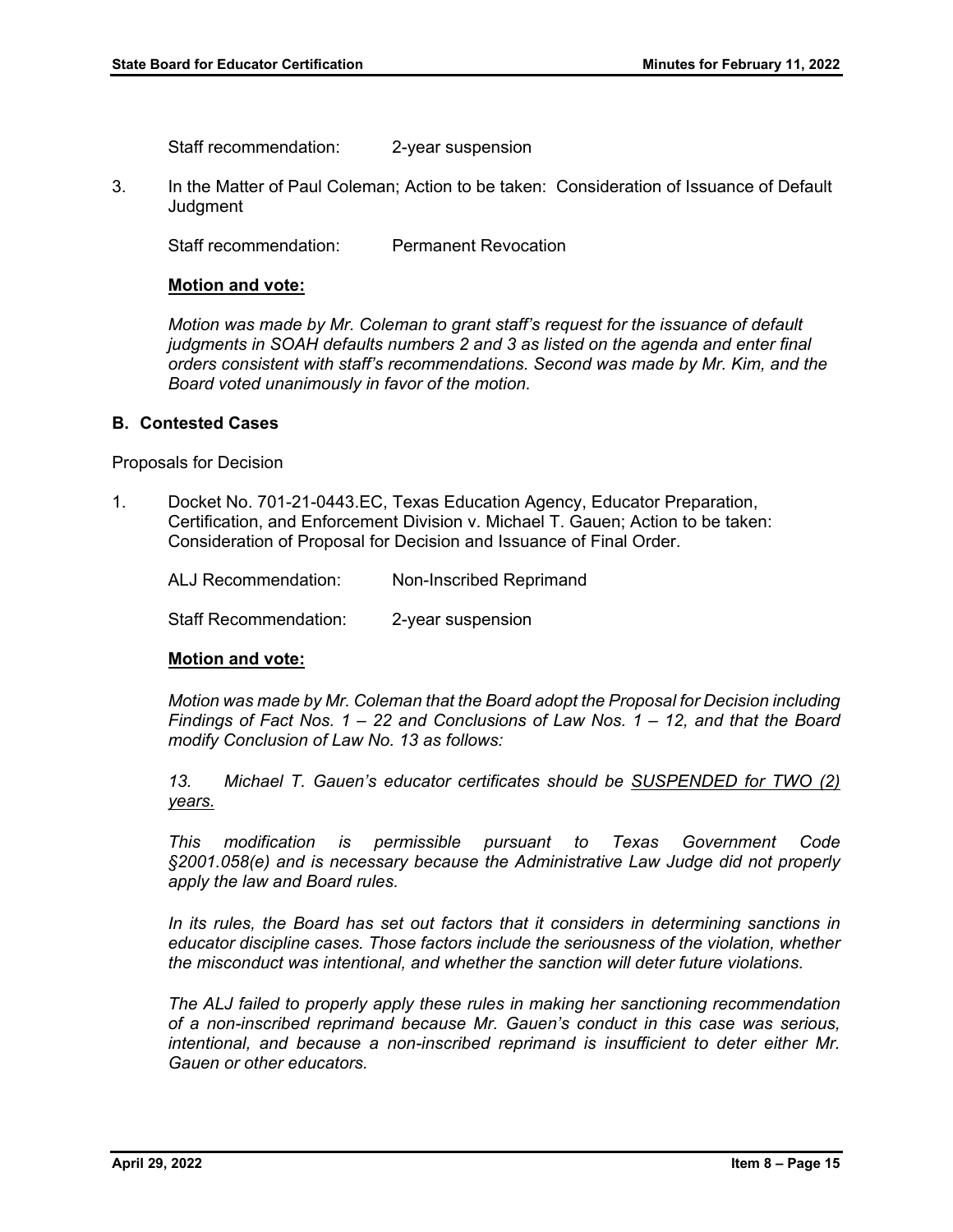*In Findings of Fact Nos. 7 – 9, the ALJ found that Mr. Gauen exchanged 524 textmessages with a student, unrelated to school activities. This is a serious violation.* 

*The ALJ found that Mr. Gauen violated two separate provisions of the Educators' Code of Ethics by engaging in inappropriate communication with a student and violating local written school board policies.* 

*Mr. Gauen acted intentionally when he messaged the student—there are no Findings of Fact that suggest his conduct was the result of accident or mistake.* 

*Moreover, the recommended sanction of a non-inscribed reprimand is not sufficient to deter either Mr. Gauen or other educators from engaging in similar behavior in the future because a non-inscribed reprimand does not appear on the face of an educator's publicfacing certification record.* 

*A two-year suspension will allow Mr. Gauen time to reflect on his inappropriate conduct and will deter both him and other educators from engaging in inappropriate communications with students in the future.* 

*Second was made by Ms. Dvorak and the motion passed with Mr. Coleman, Ms. Streepey, Ms. Dvorak, Mr. Kim and Dr. Brescia voting in favor of the motion and Dr. Kelly, Ms. Glasscock and Mr. Tamarez Torrez voting against the motion.* 

2. Docket No. [701-21-1915.EC](https://701-21-1915.EC), Texas Education Agency, Educator Preparation, Certification, and Enforcement Division v Gabriel Ginithan; Action to be taken: Consideration of Proposal for Decision and Issuance of Final Order.

| ALJ Recommendation:          | <b>Permanently Revocation</b> |
|------------------------------|-------------------------------|
| <b>Staff Recommendation:</b> | Accept ALJ recommendation     |

# **Motion and vote:**

*Motion was made by Dr. Brescia that the Board accept the Proposal for Decision and Issue a final order consistent with the ALJ's recommendation. Mr. Ginithan's educator certificates should be permanently revoked. Second was made by Ms. Dvorak, and the Board voted unanimously in favor of the motion.* 

3. Docket No. [701-21-2749.EC](https://701-21-2749.EC), Texas Education Agency, Educator Preparation, Certification, and Enforcement Division v. Ramona Kolacz; Action to be taken: Consideration of Proposal for Decision and Issuance of Final Order.

ALJ Recommendation: No disciplinary action to be taken

Staff Recommendation: Accept ALJ recommendation

# **Motion and vote:**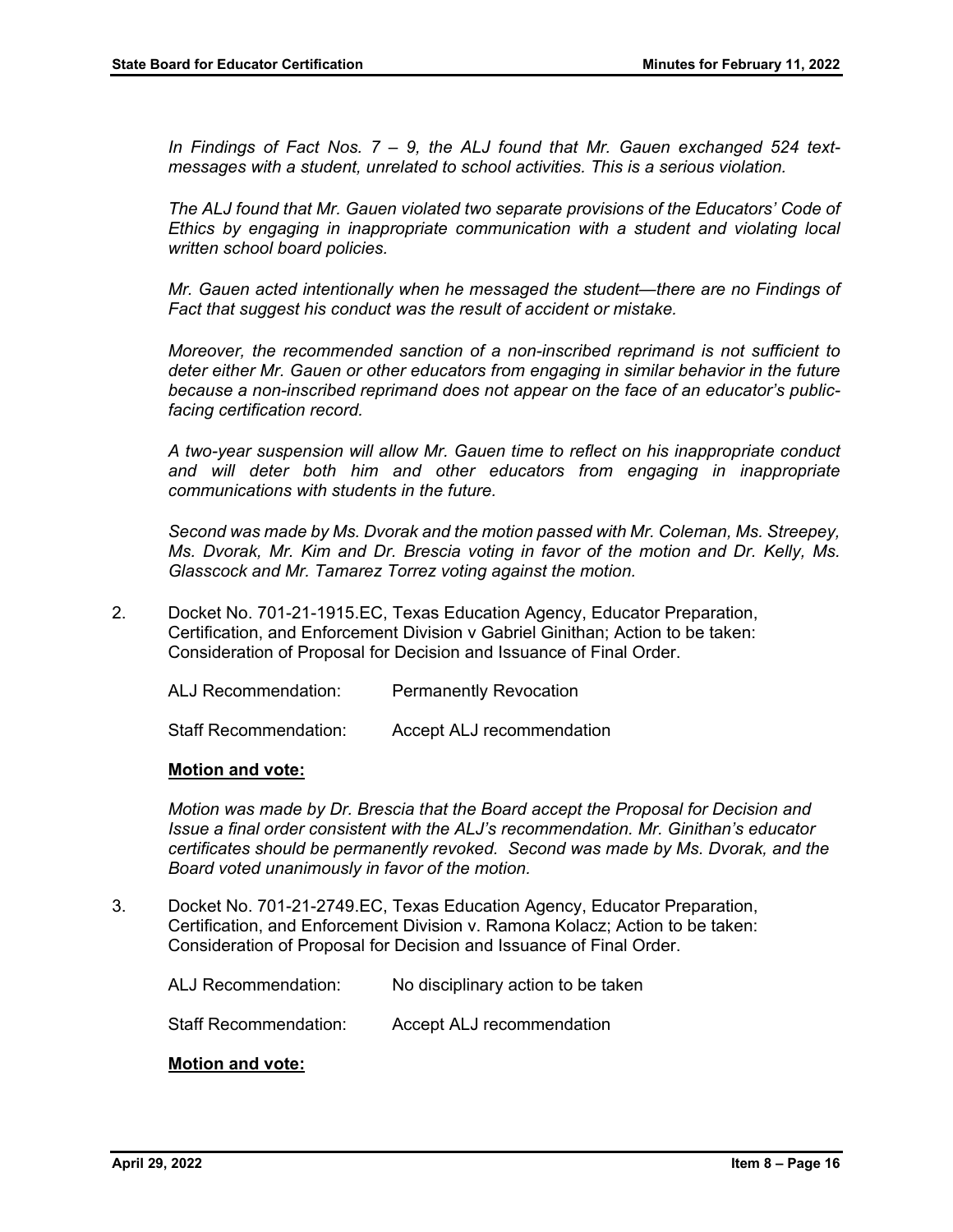*Motion was made by Dr. Brescia that the Board accept the Proposal for Decision and Issue a final order consistent with the ALJ's recommendation. No disciplinary action should be taken against Ms. Kolacz's educator certificates*. *Second was made by Mr. Coleman, and the Board voted in favor of the motion with Dr. Brescia, Mr. Coleman, Ms. Dvorak, and Mr. Tamarez-Torrez voting in favor of the motion and Mr. Kim, Dr. Kelly, and Ms. Streepey voting against the motion.* 

# **C. Court Cases**

# *District Court Cases*

- 1. David Turner v. Texas Education Agency, Educator Preparation, Certification, and Enforcement Division; Cause No. D-1-GN-17-002298, In the 250<sup>th</sup> District Court of Travis County, Texas.
- 2. Bradley Keith Bowen v. Texas Education Agency, Educator Preparation, Certification, and Enforcement Division; Cause No. D-1-GN-18-004203, In the 98th District Court of Travis County, Texas.
- 3. Jamie Belinoski v. Texas Education Agency, Educator Preparation, Certification, and Enforcement Division; Cause No. D-1-GN-19-002926, In the 53rd District Court of Travis County, Texas.
- 4. David Demiglio v. Texas Education Agency, Educator Preparation, Certification, and Enforcement Division; Cause No. D-1-GN-20-001242, In the 459th District Court of Travis County, Texas.

# **Motion and vote:**

# **DISCUSSION ONLY**

# **24. Discussion of Effective Preparation Framework Development**

Ms. McLoughlin presented this item to the Board. Ms. McLoughlin provided an update of the development timeline for the Effective Preparation Framework (EPF). She noted the stakeholder engagement that had occurred and future stakeholder engagement opportunities to further iterate the EPF. Ms. McLoughlin also shared that TEA staff would continue to share updates with the Board and bring the final EPF and recommendations for updating TAC §228 to codify best practices the Board consistently reinforces at the December 9, 2022 Board meeting.

Dr. Rodriguez asked for clarification regarding the regional and EPP commendations' feedback sessions and other feedback sessions. She also asked for clarification for the times in which the Board would have opportunities to review the draft EPF. Further, Dr.